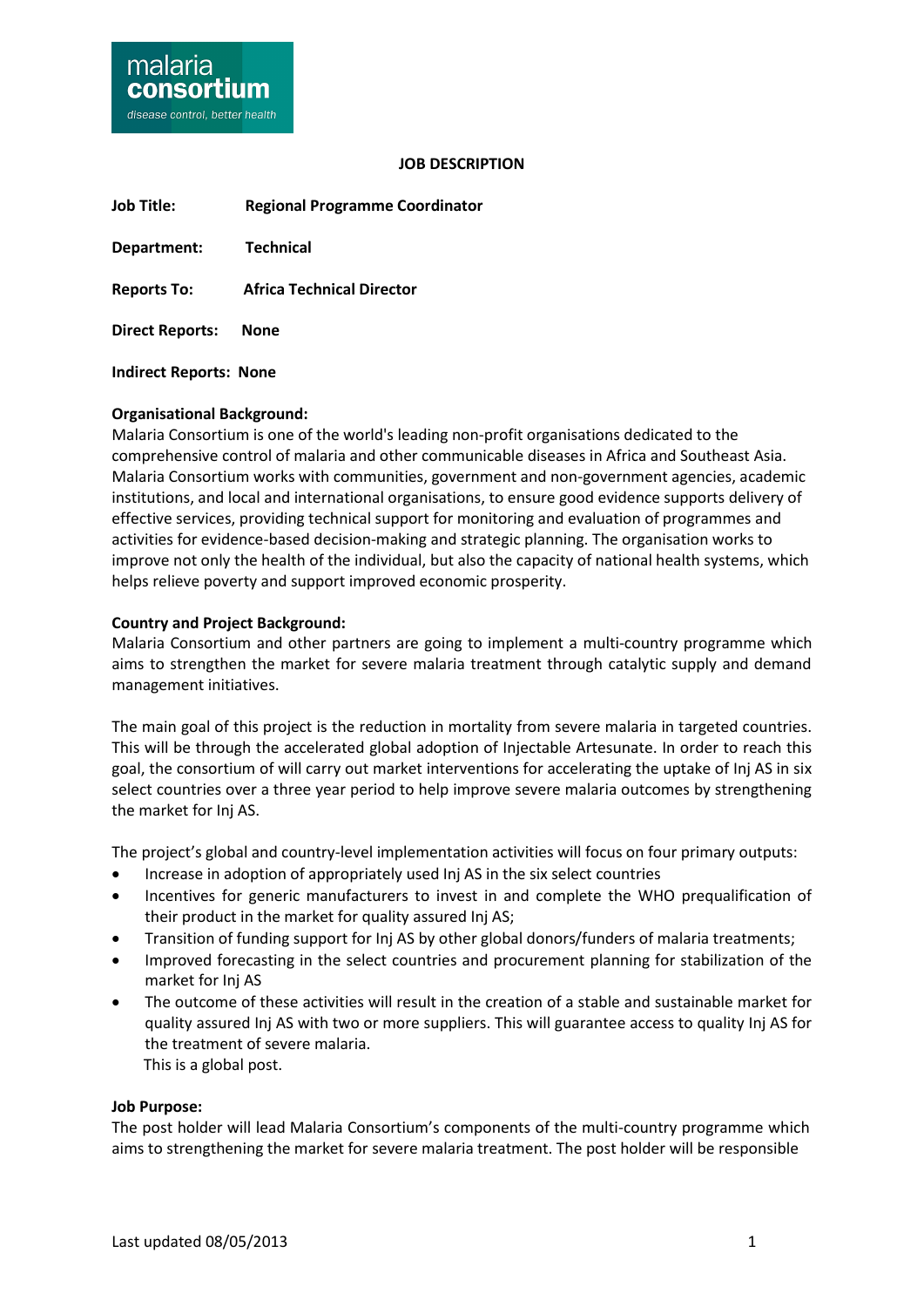for overall programme coordination, lead the design and implementation of the programme's research studies, oversee health worker capacity building efforts and will work closely with the organisation's M&E team to ensure that programme progress is appropriately documented and learning shared with key stakeholders. The post holder will lead the technical writing of documents such as peer-reviewed publications. The role will in addition provide oversight to the three country Project Managers who will be based in Ethiopia, Nigeria and Uganda.

# **Key Accountabilities:**

## **Programme Management**

- Lead the process of programme start up and planning working, supported by the Africa Programmes Manager and Africa Technical Director
- Work with the relevant regional and country personnel to see that all relevant programme start up and planning tools are developed in time.
- Support the in-country HR team to recruit all full time staff on the Programme.
- Provide technical and management support to the country Project Officers to coordinate overall programme implementation across three participating countries to ensure that activities are carried out in a timely way and within budget.
- At all times, work in line with the agreed multi country programme communications matrix which will be set for each country at the start up stage, to ensure effective communications and decision making between the programme and the country management teams.
- As the regional budget holder, develop and monitor a consolidated regional budget for this programme with the support of regional finance and, in liaison with Country Project Managers.
- In collaboration with the Country Directors, jointly approve all country expenditure at the Country Director sign off limit on the Programme. Support the Country Project Managers to monitor and review their budgets on a regular basis and work with the relevant country and regional personnel to institute corrective measures for any anomalies that may arise.
- Be responsible for developing consolidated progress and bi-annual narrative reports in accordance with arrangements specified by the programme lead.
- Work with the regional finance and Country Project Managers to ensure bi-annual financial reports are submitted in accordance with arrangements specified by the programme lead.
- Ensure that exit strategies are formulated and implemented in both countries with support from the relevant regional and country personnel.
- Review and approve the development of ToRs and hiring of consultants on the country work plans for the Programme.
- Lead the development of any additional Programme documentation that may be requested the programme lead.

# **Technical inputs and support**

- Lead the conceptualisation, design and implementation of research studies outlined in the programme and see that good research practices are followed.
- Work closely with the M&E team to prepare a M&E plan and work with Project Managers to see that implementation occurs on time and that the information feeds into internal and external learning cycles.
- Support regional and national efforts on the adoption of policies and guidelines that are best practice for malaria case management.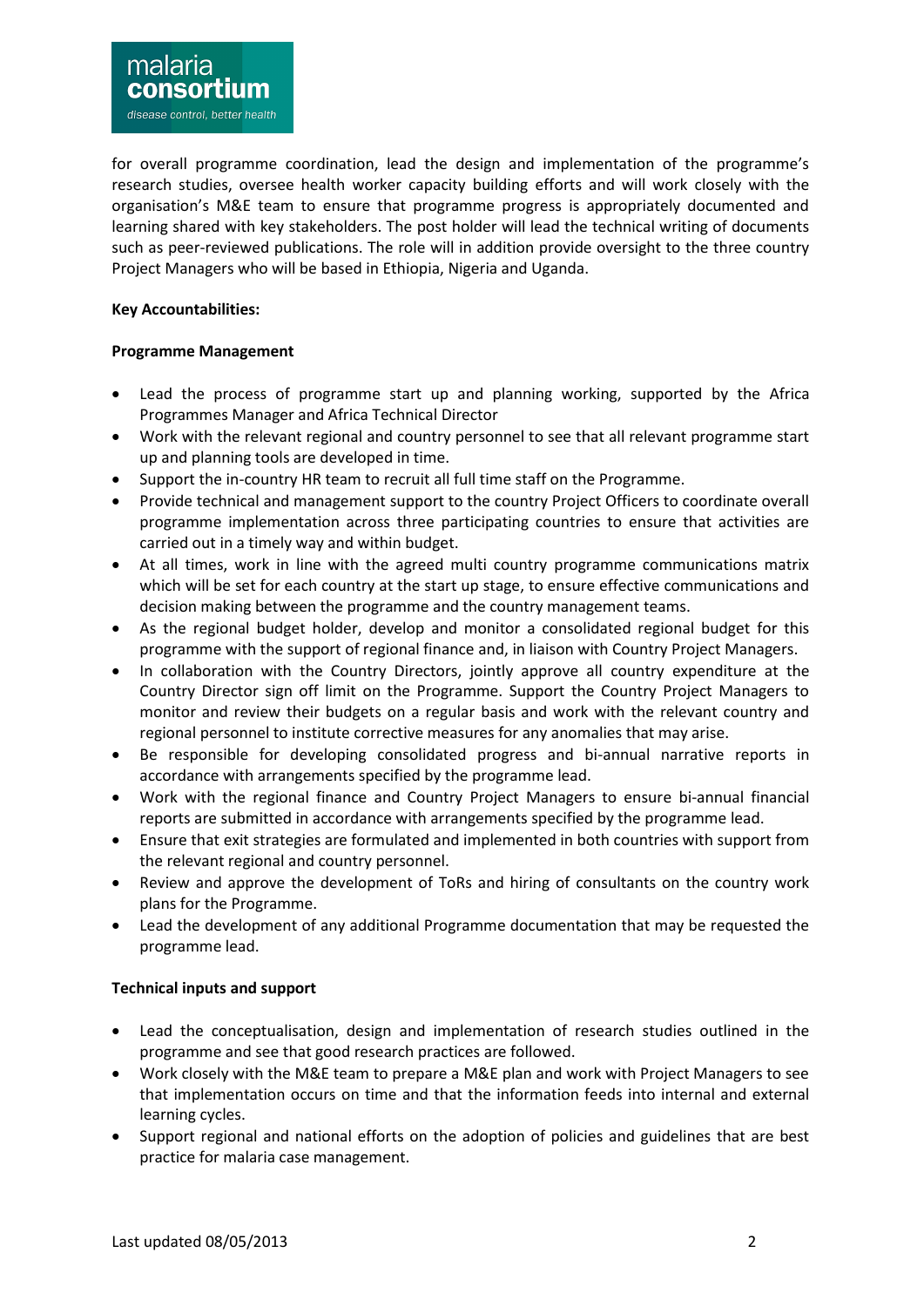- Work closely with appropriate technical personnel to prepare a capacity development plan and tools for health workers involved in severe malaria case management to strengthen the quality of care at health facility and referrals from community level.
- Provide technical inputs to the design of advocacy materials and technical briefs
- Work with Project Managers to prepare and implement a stakeholder engagement plan in order to create a close working relationship with the Ministry of Health, regulatory authorities and relevant private sector organisations in each participating country.
- Work with the Senior Public Health Specialist, the BCC Specialist and the Africa Technical Director to engage manufacturers at global and national level in the programme as outlined in the final Programme proposal approved by the donor.
- Oversee the design of a project transition plan and work with relevant personnel to see that over the project period transition activities take place and are monitored.
- Work closely with relevant personnel to see that health commodities provided for Malaria Consortium supported activities through this project are appropriately quantified, managed and monitored including pharmacovigilance.
- Work with the Country Project Managers and their Country Directors to determine technical support needs to implement the Programme in their countries effectively and with high quality. Liaise with the technical cluster leads and the Africa Technical Director to obtain the technical support.

### **Technical performance management and Quality Assurance**

Monitor the performance of the programme and see that the work is of high technical quality.

### **Communications and Documentation**

- Work in line with the agreed multi country programme communications matrix which will be set for each country at the start up stage, to ensure effective communications and decision making between the programme and the country management teams.
- Provide regular and timely updates to the Programme Director and Malaria Consortium's Africa Technical Director and Africa Programmes Manager.
- Be the main point of contact with the overall Programme Director and provide information and updates as specified by the Programme lead.
- Ensure that the programme communications strategy is developed and implemented with the support of the Regional BCC Specialist. This includes the production of case studies, reviews of lessons learnt, general documentation for internal and external dissemination, and peer reviewed publications.
- Lead on the technical writing of dissemination documents to allow wider sharing of Malaria Consortium's experiences, lessons and successes.
- Lead the development of any additional programme documentation that may be requested the programme lead.

### **Representation**

- Represent Malaria Consortium at appropriate programmatic, coordination, and partner meetings.
- Liaise as needed with the Programme partners to ensure smooth programme implementation.
- Support the Africa Technical Director to represent Malaria Consortium, and participate in relevant regional events, technical networks and working groups as needed.